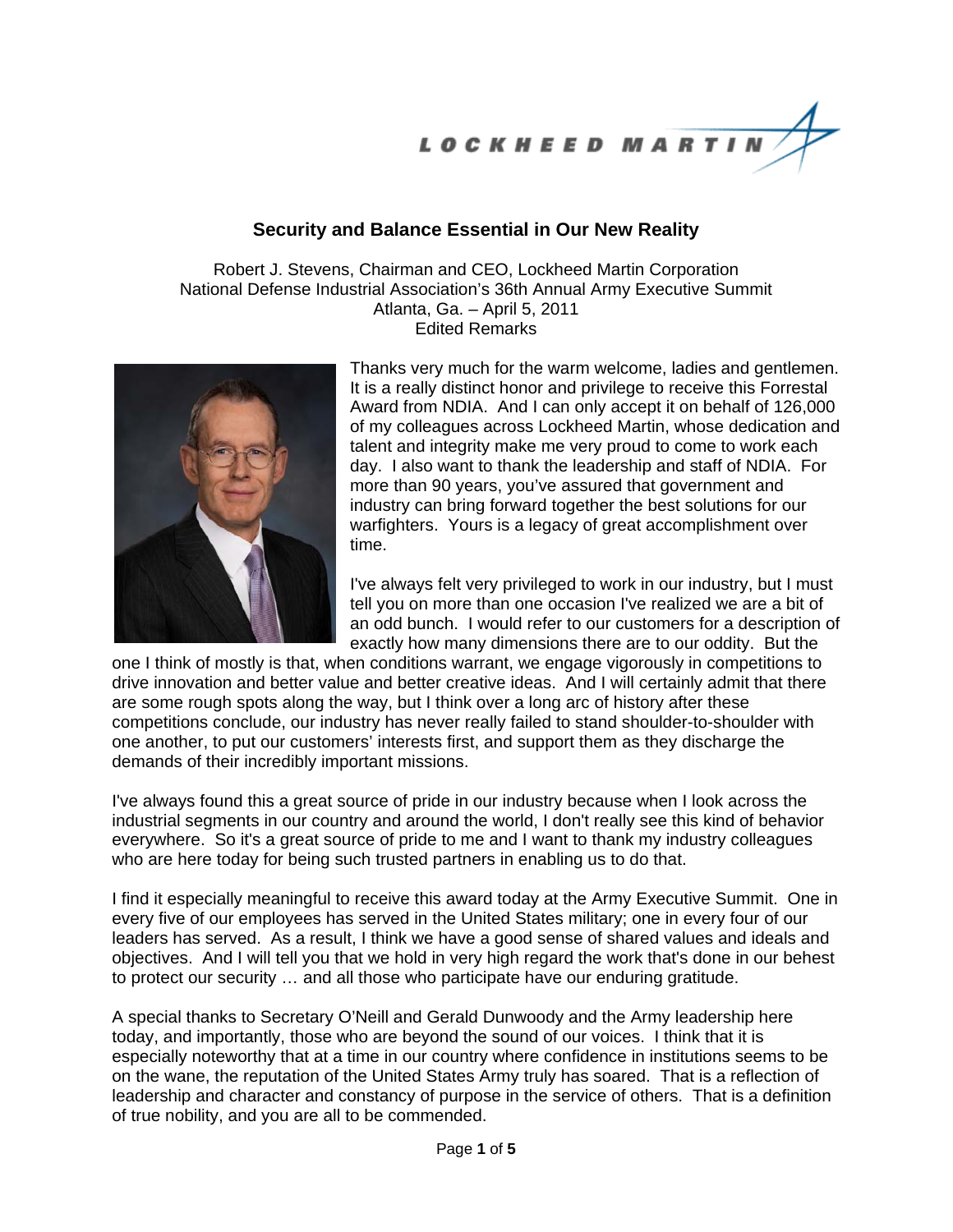We gather here today under the most demanding circumstances we've seen in a long time. The headlines today tell the story about the new reality that we're facing together. Global security challenges are only growing more complicated, and the range of these challenges is truly breathtaking. For this audience, so studied in national security issues, there's no need to review the details of Iraq and Afghanistan; of terrorism around the globe; of unrest in Northern Africa and the Middle East; of instability in the Korean peninsula; of an emerging India, an ascending China, a threatening Iran; or the expanding demands of the cyber security domain.

When speaking at West Point recently, Secretary Gates said, "While we can't know with absolute certainty what the future of warfare will hold, we do know it will be exceedingly complex, unpredictable and unstructured."

It will likely be a period of persistent conflict. At home, our economic recovery is uncertain at best. We have a \$14 trillion national debt and a \$1.5 trillion deficit. And Congress is increasingly focused on discussions about how we can best cut federal spending. And I think we all know that spending has to be reduced.

When American voters in polls recently were asked how they as individuals would cut the federal budget, most targeted cuts at the Pentagon first. As support for this proposition, some during recent debates have invoked a voice from the past, that of our  $34<sup>th</sup>$  President, Dwight Eisenhower, on the occasion of his farewell address that occurred half a century ago.

And everyone in this room, if not every citizen in America, is familiar with the most famous quote from that speech, where he cautioned against the acquisition of unwarranted influence by the military industrial complex. Almost every segment of news coverage of the  $50<sup>th</sup>$  anniversary of these remarks repeated these words, and almost exclusively only these 10 words, to defend a position of criticism about the size of our nation's military or our defense industry. These 10 words were used to validate concerns and to justify the dismantling of our military and our industry today because Ike's words in 1961 clearly instruct us to do so.

In fact, that farewell address delivered on January 16, 1961, had 1,948 words, not just 10. And some of the other words were devoted to an eloquent explanation of the course of action our nation was on and why. Before offering any warning about the size or influence of our military or our industry, the President established six foundational observations based on his experience and his beliefs.

The President noted that America had a basic purpose to keep peace; that progress toward this peace was threatened and that there would be continuing crises; that a vital element in keeping the peace was in fact our military establishment; that our arms must be mighty and must always be ready for instant action; that we cannot risk the emergency improvisation of our national defense, as had been done before at considerable risk; and that the security challenges we faced compelled our nation to create an armaments industry and the establishment of that industry was indeed a national imperative. Only then did he offer a caution about unwarranted influence.

The President's speech, when you read all of the words, was not at all a justification for dismantling our nation's defense. It was about balance. Let me quote a section from the President's remarks: "Each proposal must be weighed in the light of a broader consideration: the need to maintain balance in and among national programs, balance between the private and the public economy, balance between cost and hoped for advantage, balance between the clearly necessary and the comfortably desirable, balance between our essential requirements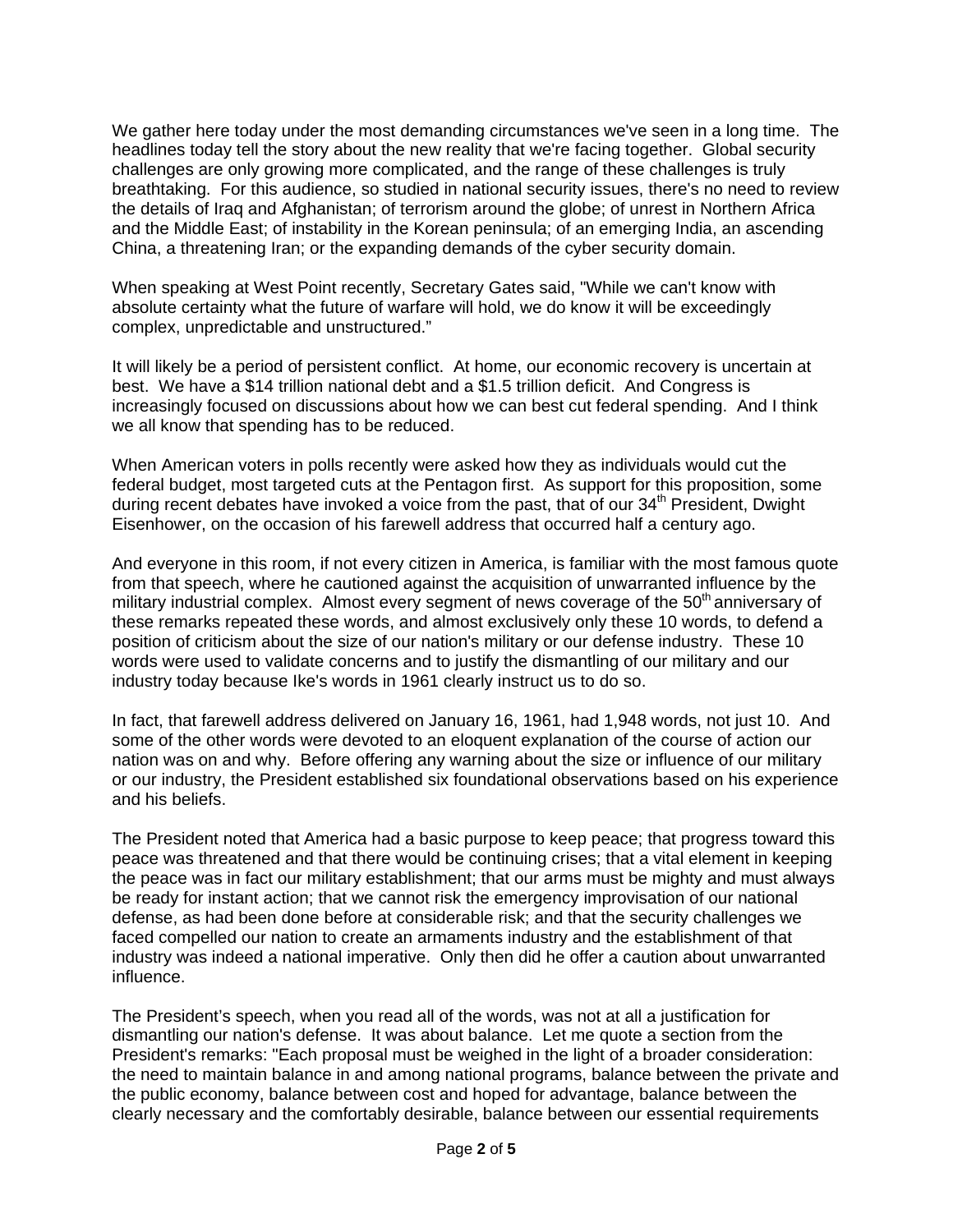as a nation and the duties imposed by the nation upon the individual, balance between actions of the moment and the national welfare of the future. Good judgment seeks balance and progress; lack of it eventually finds imbalance and frustration."

In seeking balance, the President was absolutely correct in challenging how much defense spending is enough. He had really done this many times before in remarks that he had offered earlier. I always thought he offered a most impressive speech in 1953, early in his first term, titled *A Chance for Peace*. The issue he highlighted is very straightforward: every dollar spent on security is unavailable for schools, or infrastructure, or other purposes. In essence, the President said, "Don't spend a dime more on defense than is absolutely necessary." And I don't believe anyone here today would disagree with that premise. The question is, how much is enough? For those who would use the world view of 1961 to criticize and curtail today's military and industry, a little context may prove helpful.

When Ike entered office, the defense budget was just over 13 percent of GDP. When he left eight years later, it was about 9 percent of GDP. In 2010, the defense budget, including overseas contingency operations funds, is a little more than half that at 4.7 percent. When Ike entered office, military personnel levels were just over six million in the active and the reserve force. About 3.8 percent of our citizens were serving in the military. When he left office in 1961, that total had grown by 7 percent to a little more than 6.4 million in uniform. Today we have about 2.3 million active and reserve forces, constituting just seven-tenths of a percent of the U.S. population.

As a sidebar, I find it absolutely astonishing that the greatest democracy on earth, and the greatest economy on earth, has a security undergirded by a volunteer force of less than one percent of the citizens it serves. That is astonishing to me.

When Ike entered office, our nation had 841 nuclear warheads; when he left, 18,686. A twenty-fold increase in nuclear inventory, and there's no precedent today for that kind of buildup. And when Ike left office, there was a growing number of defense contractors. That number has leveled off and begun to decline, and I would offer you this thought about the economic power of the industry. The top five aerospace and defense companies in America – when you add up all their revenues not just from military sources, but from commercial and civil sources as well – is just barely over half of the annual revenue of Walmart. Taken in total, today's numbers are a fraction of the 1961 totals and hardly seem to reflect the result of a sustained, unwarranted influence.

In the 50 years since the President's speech, our population has grown about 75 percent. Our GDP has expanded more than 25 times, as the strongest economy on earth. Democracy and self-rule prevail in America. Our people breathe free. And the security and liberty that we seek have indeed prospered together. That is what President Eisenhower was looking for.

As a final thought to those who would construe that President Eisenhower's most often quoted words reflected a distrust or fear of the U.S. military, I've always found it most interesting that after that farewell address, after eight years in the White House, after holding the highest office in our land, the President, through intermediaries, requested the restoration of his five-star rank. He forfeited the title of Mr. President, receiving no additional benefit, no monetary gain whatsoever, preferring instead to be called General, which he was until his death in 1969. This is not an act of fear, but an act of respect and admiration for the military that he loved, that continues to serve America so ably and well today. I'm quite sure General Eisenhower would be proud.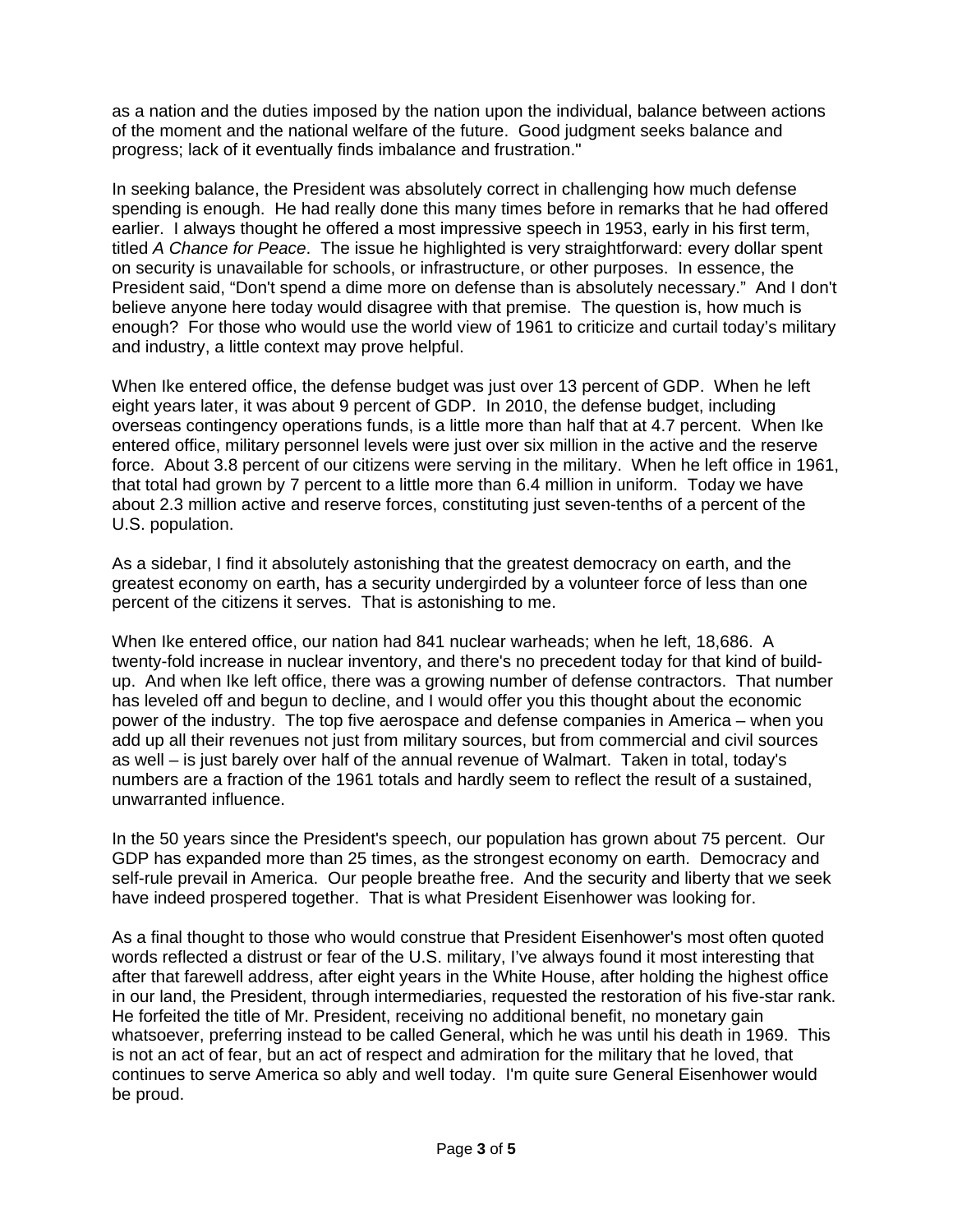As we look forward, the security and economic pressures in our new reality are going to persist and we, together, are going to be challenged to meet them. Cost-cutting and efficiency initiatives are already underway across government, and across industry. Secretary Gates, Secretary Carter and others have quantified the expected reductions across the Department of Defense.

In our company, we have engaged in consolidations internally. We have divested two businesses. We've implemented a voluntary reduction program across our senior leadership. We've reduced attendance at trade shows. We've cut travel expenses and expenses across the board. And we're going to continue to do so.

I believe every company represented in this room and many others who support our industry are doing exactly the same thing. And I think you all know this is a very painful process.

Two years ago, we had 146,000 people in our company. Today we have 126,000 people. And I believe that number may diminish as we move forward. The worst thing I do is tell good people I don't have a job for you, but these reductions are absolutely necessary to meet the challenges of this new reality.

Beyond cost-cutting, other actions will be needed as well. To get genuine economies, our industry needs stability and predictability in programs and in funding. And we recognize across our industry that our execution simply has to warrant your trust and confidence in making investments in us. And I believe across the industry there are genuine initiatives to try to do better at meeting our commitments and run our businesses better.

We know our customers and the Congress are going to need to find fortitude in a difficult budget environment to avoid the pitfalls of the all-too-familiar boom and bust cycle. When I saw some of the earlier charts, the thought crossed my mind that every time we feel that there's a compelling need to reduce the defense budget, we over-correct. There are inefficiencies in that over-correction. And what ultimately happens is that new, unforeseen security demands arise, that the members of the Army community here are often compelled to address first. And we have to increase defense spending again in a more or less inefficient way to meet these new contingencies.

Let me again quote Secretary Gates, on the  $6<sup>th</sup>$  of January this year: "It's important not to repeat the mistakes of the past by making drastic and ill-conceived cuts to the overall defense budget." I couldn't agree more. Think of this: over the last 20 years or so, our armed forces have been worked hard, with major deployments in Panama, Iraq, Somalia, Haiti, the Balkans, Kosovo, Iraq again, Afghanistan, and a no-fly zone in Libya. And I haven't touched the humanitarian relief missions so many of you have participated in. Few of these demands were adequately recognized in advance. While the operational tempo has remained high, force structure, almost across the board, has been reduced. Fewer systems have been procured, and the age of U.S. combat equipment has grown, and the condition of this equipment has deteriorated.

Recapitalization is sorely needed today. There is no long-term asset life in our inventories to sustain operations over the long haul. There's no "peace dividend." What's most interesting about these deployments over the last 20 years, and the entire task of attempting to plan for our future security, is the highly varied nature of the missions that must ultimately be undertaken: the overall unpredictability of where, when, and how security events will unfold around the world, and the absolute futility of trying to guess right. There's probably no institution on this planet more aware of the value of preparedness and adequate investment than the United States Army.